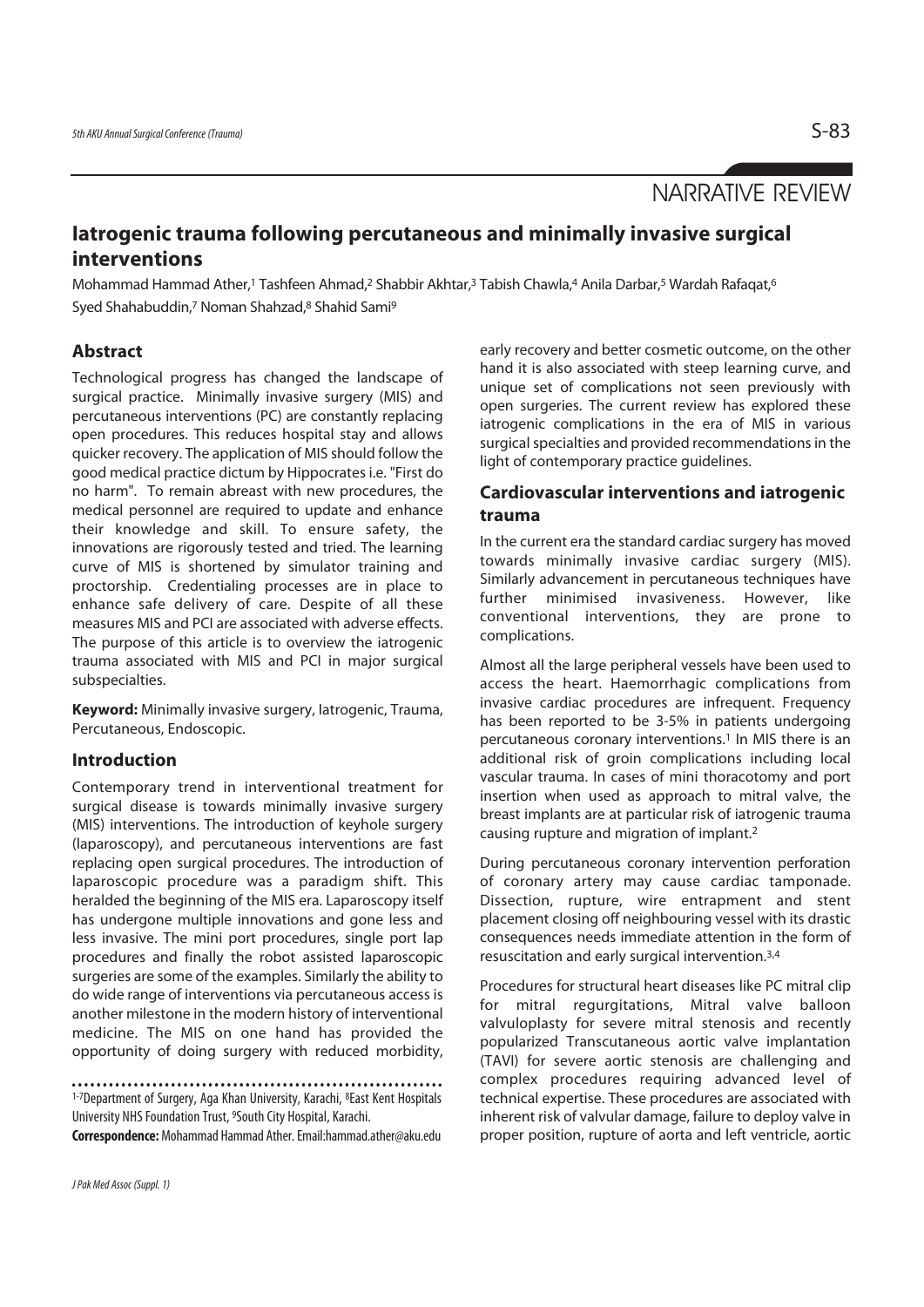dissection, coronary occlusion, paravalvular leakage leading to acute aortic regurgitation with haemodynamic compromise.5

Similarly electrophysiological procedures carry risk of cardiac perforation leading to pericardial effusion and tamponade. These procedures may be pacemaker implantation, radiofrequency ablation for atrial fibrillation, and watchman device to obliterate left atrial appendage. Pericardial tamponade may occur with all kinds of cardiac interventions and warrants urgent action to save lives.6

Certain percutaneous interventions are performed to deploy intracardiac devices. Commonly used devices are for congenital cardiac disorders like ASD, VSD PDA and others may be in the form of mitral clip, cinching device for severe MR and watchman device as mentioned earlier. All of these procedures are prone to similar complications. Apart from above, trauma to the aorta including lifting up of intimal flap leading to acute aortic dissection in ascending or descending aorta, aortic rupture perforation with massive haemorrhage may occur.<sup>7,8</sup> The outcome of these iatrogenic traumas depends upon timely recognition, high quality resuscitation and immediate transfer to surgical facility. The surgical management depends upon the nature and extent of injury.4,9

#### **ENT interventions and iatrogenic trauma**

PC central venous cannulation is a very commonly performed procedure, the most common sites being the internal jugular and subclavian veins. Despite training and experience, this intervention is not risk-free. The complication rate ranges from 0.4% to 9%.10 These include haematoma, which can potentially expand and obstruct the airway, pneumothorax, haemothorax, pseudoaneurysm, arteriovenous fistula, pulmonary embolism, dissection, stroke and death. Subclavian catheterization is more likely than internal jugular catheterization to be complicated by pneumothorax and haemothorax, whereas internal jugular catheterization is more likely to be associated with arterial puncture. Internal jugular catheterization can be difficult in obese patients due to poorly defined anatomical landmarks. Subclavian venous catheterization should be avoided in patients with severe hypoxaemia, as the complication of pneumothorax is more likely and also poorly tolerated.11

There are no definite guidelines to address accidental arterial cannulation. A review from the Canadian Society For Vascular Surgery12 demonstrated that with a large bore catheter injury, the pull/pressure technique could be associated with significantly higher morbidity than surgical or endovascular management, including stroke, suddenly expanding haematoma causing airway compression, false aneurysm, or death as adequate compression in the cervical area is not possible without jeopardizing cerebral perfusion. According to guidelines if the site of arterial injury is easily surgically accessible open exploration and direct arterial repair should be attempted promptly. Endovascular treatment appears to be safe for the management of arterial injuries that are difficult to expose surgically, such as those below or behind the clavicle. Heparinization should be considered if immediate treatment is not possible. Current guidelines from the American Society of Anesthesiologists Task Force on Central Venous Access recommend that misplaced catheters be left in place and that consultation obtained from a vascular surgeon.13

Preventive measures to limit arterial injury include the use of pressure monitoring before placement of the dilator. This technique uses intravenous tubing that is connected to the end of the needle after puncture. The tubing is then elevated and checked for pulsatility and color. If arterial puncture is confirmed, than the needle is removed immediately and pressure is held. Another method to prevent arterial injury is real-time ultrasound guidance. This has reduced the number of central venous access complications but has not eliminated them. Vascular anomalies and anatomic variations of internal jugular vein and surrounding tissues have been observed in up to 36% of patients.14 Ultrasound identifies the vein size and location, anomalies, and vessel patency, thus avoiding futile attempts in patients with absent or thrombosed veins and congenital anomalies.

**Iatrogenic injuries from minimally invasive general surgical interventions:** MIS approaches have have revolutionized the surgical management of diseases. Advancements in technology and experience in minimally invasive surgical procedure has made this approach safer. In certain situations it has replaced the open surgery as first line of intervention. Despite widespread acceptance and benefits of MIS, iatrogenic injuries are not uncommon. These complications occur at the time of access to peritoneal cavity, with pneumoperitoneum, during tissue dissection or at the time of closure of ports. According to a survey the distribution of iatrogenic injuries during laparoscopic procedures showed 37% of the injuries were related to bowel and 36% were to major vessel.15

Iatrogenic injuries related to camera and instrument ports placement occurs in less than 1% of patients<sup>16</sup> and range from solid and hollow viscus injuries to major vascular trauma. Intra-abdominal adhesions due to prior surgery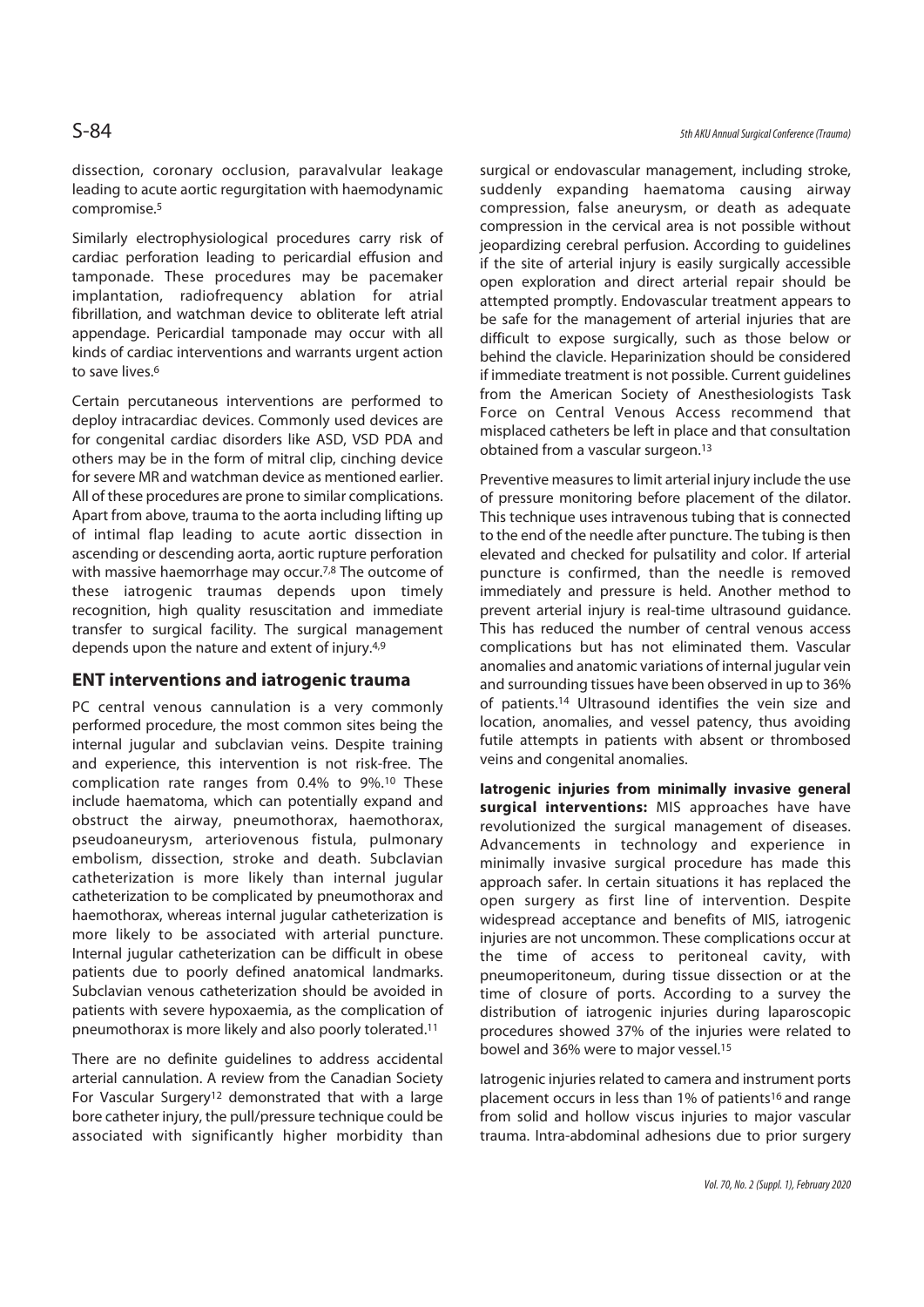or inflammatory conditions like diverticulitis or Crohn's disease, and abdominal distension secondary to large abdominal mass or bowel distension are known risk factors for iatrogenic injury during port placement.17 With suspicion of abdominal adhesions it is proposed to use visual entry of the first port. However, overall complications related to open access have been reported to be similar to blind entry in experienced hands.<sup>18</sup>

Injuries related to gas insufflation are related to physiological effect of pneumoperitoneum. These include haemodynamic instability from reduced preload to the heart due to compression of inferior vena cava. This is often compounded by vascovagal reflex with pneumoperitoneum.19 Patients with poor cardiac reserve and hypovolemia are at risk of these complications. Increased intra-abdominal pressure resulting in splitting of diaphragm and absorption of CO2 can severely affect gas exchange especially in obese patients, and with COPD.20 Other effects related to pneumoperitonium include Deep Venous Thrombosis (DVT) due to pooling of blood in the distal limbs and subcutaneous and mediastinal emphysema. Careful selection of patients and maintaining adequate hydration are crucial to prevent cardiovascular risks of pneumoperitonium. Surgeons' training and experience of performing specific surgical procedure may be related to frequency of iatrogenic injuries but results from various reports are not consistent.21

Despite advancements in technology and experience in minimally invasive surgery, iatrogenic injuries are not uncommon. Knowledge of technique and gadgets, structured training and careful handling of instrument is vital to prevent iatrogenic injuries.

**Iatrogenic injuries in orthopaedic MIS:** There is significant contemporary interest in switching from conventional open technique to minimally invasive technique. This stems from the presumption MIS causes less pain, fewer wound healing problems and earlier functional recovery. However, due to limited exposure during MIS, there may be a risk of injury to structures not directly in vision.22 This section aims to review various minimally invasive orthopaedic procedures and their associated complication rates.

A literature search was performed in August 2019 on PubMed using the terms, "minimally invasive procedure," "complications," and "orthopaedic procedures". Systematic reviews, Reviews and Meta-analyses were selected if they mentioned complication percentage and risk ratio, or the data available allowed complication rate to be calculated. Altogether 28 articles were included for

this review. Publications that were on the same procedure were evaluated for any potential overlap in data sets. In these situations, the article reviewing the largest number of studies that reported on complications was included in the review data set, and the remaining articles were excluded. Data on demographics and reported complication rates was extracted.

The literature review showed that several complications could occur during minimally invasive procedures. In spinal surgery intraoperative complications consisted mostly of abdominal wall paresis, vertebral injuries, neurologic injuries and dural tear<sup>23</sup> while postoperative complications included pneumothorax, lung infection, wound haematoma, or implant loosening.24 In procedures on extremities, intraoperative complications included nerve palsy and haemorrhage, and postoperative, surgical site infection, insertional tendinopathy, joint stiffness, haematoma formation, wound dehiscence, delayed wound healing, deep vein thrombosis, partial and complete re-ruptures, extreme lengthening of the tendon, chronic fistula, skin necrosis, scar tethering, altered sensation, thrombophlebitis, keloid formation, pain, non-union, delayed union and malunion.25

The highest noted complication rate in Humeral, Spine and Foot procedures was 10%, 33%, 14% respectively.26,27 It was noted that procedures performed in areas with rich vascular or nerve supply were more likely to have a greater complication rate with minimally invasive technique. Thus, such procedures performed in the spinal region showed some of the highest complication rates going up to 33%.28

It was also observed that procedures that were performed on a cohort with higher mean age (above 60) had relatively higher complication rates.<sup>29</sup> The development of complications in such cases may be related to agerelated factors. However, since several studies included in this article did not report mean age, this relation needs to be investigated further. This variation in complication rates depending on patient characteristics among other factors has been observed in several other studies.30

**Iatrogenic injuries from Minimally Invasive Neurosurgical Interventions:** The last decade has brought significant improvements in the arena of Minimally Invasive Neurosurgical procedures. New technological advancement including Neuronavigation, surgical microscope, fluoroscopy, endoscopy, O-arm, high speed smaller drills and the key hole concept has reduced the short and long term complications as compared to the traditional surgeries with marked improvement in the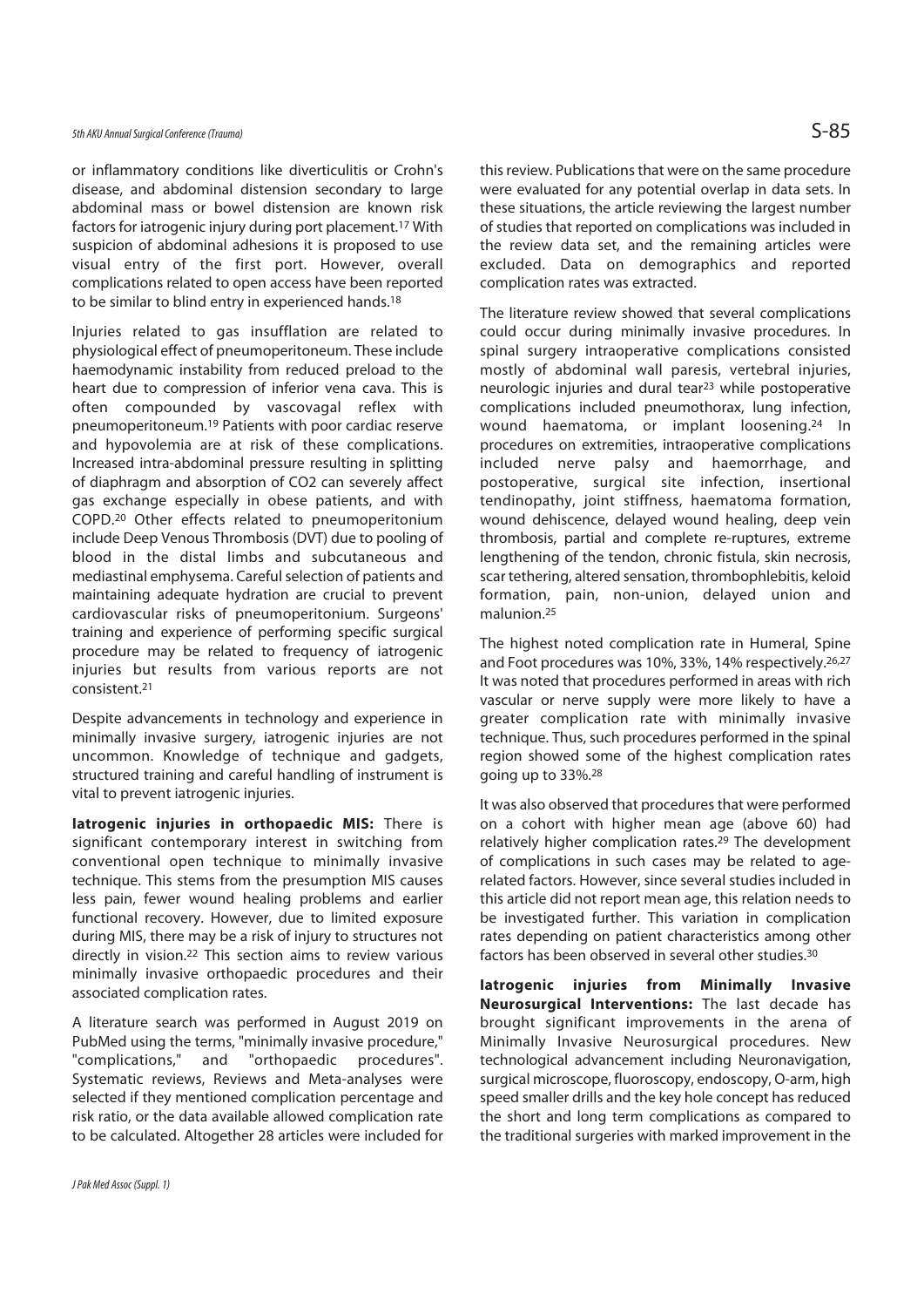effectiveness of these procedures. However, some common and few rare iatrogenic postoperative complications can be broadly divided into two categories.

**Iatrogenic Injuries during Minimally Invasive Spine Surgery:** The most popular within the armamentarium of minimally invasive spine is percutaneous pedicle screw fixation in thoracic and lumbar spine. Zhao Q, reported an incidence of 5.9% complications during or after surgery. These included intraoperative guide wire breakage, abdominal artery injury, spinal dura mater injury, postoperative pedicle screw misplacement, screw breakage, plug screw falling off, connecting rod loosening, poor reduction, and late infection.31 A common complication of percutaneous Vertebroplasty and Kyphoplasty is of cement leakage into the spinal canal. The result of a meta-analysis suggested that patients with intravertebral cleft, cortical disruption, low cement viscosity, and high volume of injected cement may be at high risk for cement leakage after Vertebroplasty or Kyphoplasty with incidence of 54.7% and 18.4%, respectively.32 Another widely performed procedure is Percutaneous Transforaminal or Interlaminar Endoscopic lumbar discectomy. The common cause of failure is the incomplete removal of disc fragments. The skin entry point for the guide-needle trajectory and the optimal placement of the working sleeve are largely blind, which might lead to the inadequate removal of disc fragments. Other reported complications includes nerve root irritation leading to temporary dysesthesia, dural tear and CSF leak, post spinal headache, transient foot drop, intrathecal injection of urograffin dye in the canal, recurrent disc prolapse and infection.33

**Iatrogenic Injuries during Minimally Invasive Cranial Surgery:** Endoscopic endonasal approach has become an integral part of modern skull base surgery. Fallah N34 reported a large series of giant pituitary adenomas. The complications include new pituitary insufficiency 16.4%, permanent diabetes insipidus 7.5%, and cerebrospinal fluid leakage 5%, meningitis 2.5% and deaths 3.8% occurred in this cohort of patients. In children undergoing similar procedure, aseptic or bacterial meningitis (7.3%) was the most common complication, and the cerebrospinal fluid leakage rate was 2.4%.35 Carotid artery injury is the most feared and potentially catastrophic intraoperative complication an endoscopic skull base surgeon may face and can be as high as 9% in some surgeries.36 With Keyhole approaches especially the eyebrow craniotomy, the iatrogenic injury to the supra orbital and frontal branch of facial nerve palsies are as common as 21%.37

Conclusion all minimally invasive techniques have a

learning curve, therefore a neurosurgeon should be well aware of these complications and iatrogenic injuries. Smaller and simpler lesions should be performed before moving on to larger and more complicated lesions.

**Iatrogenic urologic trauma following percutaneous interventions:** Percutaneous (PC) interventions on the urinary tract are commonly performed. Iatrogenic injury is a trauma or adverse event incurred as a result of an intervention by a surgeon or interventionist. The rapid rise in the use of MIS and PC although has made possible to avoid complex open, laparoscopic, robot assisted interventions and the related morbidity. However, they are associated with significant and potentially morbid complications as well. Newer energy applications, modifications in surgical techniques, and equipment have all lead to a range and causes of iatrogenic injuries.

One of the commonest elective percutaneous interventions to the upper tract is Percutaneous Nephro Lithotomy (PCNL). Other procedures include percutaneous nephrostomy (PCN) placement for drainage of the kidney, renal biopsy, MIS interventions for ablation of renal tumours, trans perineal and trans rectal biopsies of the prostate etc. PCN is commonly performed for relief of urinary obstruction, urinary diversion, access for endourological procedures, and diagnostics like pressure manometry.38 Renal biopsies are performed for diagnosis of various medical conditions of the kidney or for suspicious indeterminate masses, small renal masses and prior to initiation of systemic treatment for advanced kidney cancers. Complications in percutaneous renal biopsy are more commonly observed in patients with lower platelet counts had a higher risk of developing severe bleeding events after renal biopsy.<sup>39</sup> The most common complication is bleeding. In a large cohort of patients undergoing renal biopsy Xu and colleagues observed that the incidence of sever bleeding was low  $(0.4\%)$ . 37

In PCNL, haemorrhage is the most morbid. Vascular injuries are most commonly encountered during access, however it can occur at any time. It is particularly seen if the punctures are too medial or there is a direct access into the renal pelvis. Other injuries include arteriovenous fistula (AVF) or tears in the pelvicaliceal system, causing extravasation and absorption of irrigation fluid.40 PC renal interventions are associated with many significant complications including haemorrhage, injury to surrounding structures (Bowel, spleen, liver, IVC etc). Haemorrhagic complications are often self-limiting but they can be catastrophic at times with potential of organ loss and even death.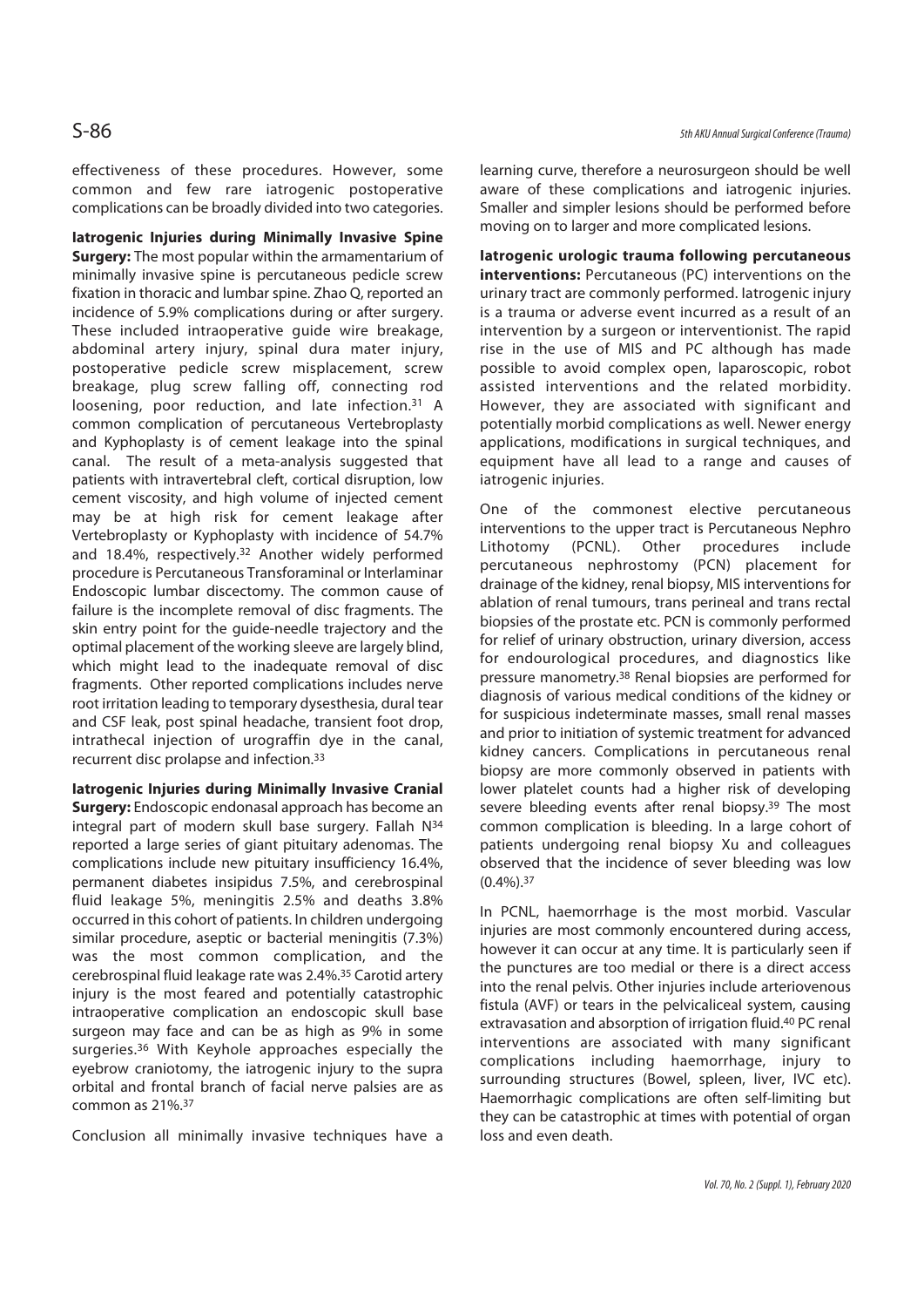Miniaturization of equipment (mini PCNL, micro PCNL, super mini PCNL, and ultra mini PCNL), improved optics and judicious use of imaging are some of the ways to avoid these complications.

#### **Conclusions**

As MIS and PCI have gained popularity the incidence of iatrogenic trauma has increased. The false sense of security with MIS, failure to recognise injury, delay in diagnosis all results in delayed treatment. There is a need for reporting every adverse effect of MIS and PCI. A global reporting site on Internet should be established to accumulate data on procedure responsible for trauma, modalities used for diagnosis and possible treatment and outcome. In conclusion, MIS can have substantial complication rates. There is further need for systematic reviews on a greater variety of MIS with a more comprehensive record of variables and details of complications in order to see the full spectrum of complications from minimally invasive procedures.

**Disclaimer:** This manuscript or its parts hereof have not been previously published or presented in a conference, or published in an abstract book. The article is not part of a PhD thesis.

#### **Conflict of Interest:** None declared.

#### **Source of Funding:** None.

#### **References**

- Bashore TM, Bates ER, Berger PB, Clark DA, Cusma JT, Dehmer GJ, et al. Cardiac catheterization laboratory standards: a report of the American College of Cardiology Task Force on Clinical Expert Consensus Documents (ACC/SCA&I Committee to Develop an Expert Consensus Document on Cardiac Catheterization Laboratory Standards). J Am Coll Cardiol 2001;37:2170-214.
- 2. Songcharoen SJ, McClure M, Aru RG, Songcharoen S. Intrathoracic migration of a breast implant after minimally invasive cardiac surgery. Ann Plast Surg 2015;74:274-6. doi: 10.1097/SAP.0000000000000408.
- 3. Affronti A, Ruel M. Emergency Surgery for Iatrogenic Injuries attributable to Percutaneous Coronary Interventions: When Planning and Time Matter. J Am Heart Assoc 2019;8:e011525. doi: 10.1161/JAHA.118.011525.
- 4. Verevkin A, von Aspern K, Leontyev S, Lehmann S, Borger MA, Davierwala PM. Early and Long-Term Outcomes in Patients Undergoing Cardiac Surgery Following Iatrogenic Injuries During Percutaneous Coronary Intervention. J Am Heart Assoc 2019;8:e010940. doi: 10.1161/JAHA.118.010940.
- 5. Möllmann H, Kim WK, Kempfert J, Walther T, Hamm C. Complications of transcatheter aortic valve implantation (TAVI): how to avoid and treat them. Heart 2015;101:900-8. doi: 10.1136/heartjnl-2013-304708.
- 6. Holmes DR Jr, Nishimura R, Fountain R, Turi ZG. Iatrogenic pericardial effusion and tamponade in the percutaneous intracardiac intervention era. JACC Cardiovasc Interv 2009;2:705- 17. doi: 10.1016/j.jcin.2009.04.019.
- 7. Baikoussis NG, Argiriou M, Kratimenos T, Karameri V, Dedeilias P.

Iatrogenic dissection of the descending aorta: Conservative or endovascular treatment? Ann Card Anaesth 2016;19:554-6. doi: 10.4103/0971-9784.185564.

- 8. Du XZ, Memauri B. Iatrogenic type A aortic dissection complicating percutaneous coronary intervention: a case report. Radiol Case Rep 2017;12:523-5. doi: 10.1016/j.radcr.2017.04.019.
- 9. Langer NB, Hamid NB, Nazif TM, Khalique OK, Vahl TP, White J, et al. Injuries to the Aorta, Aortic Annulus, and Left Ventricle During Transcatheter Aortic Valve Replacement: Management and Outcomes. Circ Cardiovasc Interv 2017;10:e004735. doi: 10.1161/CIRCINTERVENTIONS.116.004735.
- 10. Ruesch S, Walder B, Tramèr MR. Complications of central venous catheters: internal jugular versus subclavian access--a systematic review. Crit Care Med 2002;30:454-60.
- 11. Tsotsolis N, Tsirgogianni K, Kioumis I, Pitsiou G, Baka S, Papaiwannou A, et al. Pneumothorax as a complication of central venous catheter insertion. Ann Transl Med 2015;3:40. doi: 10.3978/j.issn.2305-5839.2015.02.11.
- 12. Guilbert MC, Elkouri S, Bracco D, Corriveau MM, Beaudoin N, Dubois MJ, et al. Arterial trauma during central venous catheter insertion: Case series, review and proposed algorithm. J Vasc Surg 2008;48:918-25. doi: 10.1016/j.jvs.2008.04.046.
- 13. Rupp SM, Apfelbaum JL, Blitt C, Caplan RA, Connis RT, Domino KB, et al. Practice guidelines for central venous access: a report by the American Society of Anesthesiologists Task Force on Central Venous Access. Anesthesiology 2012;116:539-73. doi: 10.1097/ALN.0b013e31823c9569.
- 14. Benter T, Teichgräber UK, Klühs L, Papadopoulos S, Köhne CH, Felix R, et al. Anatomical variations in the internal jugular veins of cancer patients affecting central venous access. Anatomical variation of the internal jugular vein. Ultraschall Med 2001;22:23-6.
- 15. Chandler JG, Corson SL, Way LW. Three spectra of laparoscopic entry access injuries. J Am Coll Surg 2001;192:478-90.
- 16. Jiang X, Anderson C, Schnatz PF. The safety of direct trocar versus Veress needle for laparoscopic entry: a meta-analysis of randomized clinical trials. J Laparoendosc Adv Surg Tech A 2012;22:362-70. doi: 10.1089/lap.2011.0432.
- 17. van der Voort M, Heijnsdijk EA, Gouma DJ. Bowel injury as a complication of laparoscopy. Br J Surg 2004;91:1253-8.
- 18. Jansen FW, Kolkman W, Bakkum EA, de Kroon CD, Trimbos-Kemper TC, Trimbos JB. Complications of laparoscopy: an inquiry about closed- versus open-entry technique. Am J Obstet Gynecol 2004;190:634-8.
- 19. Gutt CN, Oniu T, Mehrabi A, Schemmer P, Kashfi A, Kraus T, et al. Circulatory and respiratory complications of carbon dioxide insufflation. Dig Surg 2004;21:95-105.
- 20. Giebler RM, Kabatnik M, Stegen BH, Scherer RU, Thomas M, Peters J. Retroperitoneal and intraperitoneal CO2 insufflation have markedly different cardiovascular effects. J Surg Res 1997;68:153-60.
- 21. Amato L, Fusco D, Acampora A, Bontempi K, Rosa AC, Colais P, et al. Volume and health outcomes: evidence from systematic reviews and from evaluation of Italian hospital data. Epidemiol Prev 2017;41(Suppl 2):1-128. doi: 10.19191/EP17.5-6S2.P001.100.
- 22. Alcelik I, Diana G, Craig A, Loster N, Budgen A. Minimally invasive versus open surgery for acute achilles tendon ruptures a systematic review and meta-analysis. Acta Orthop Belg 2017;83:387-95.
- 23. Joseph JR, Smith BW, La Marca F, Park P. Comparison of complication rates of minimally invasive transforaminal lumbar interbody fusion and lateral lumbar interbody fusion: a systematic review of the literature. Neurosurg Focus 2015;39:e4. doi: 10.3171/2015.7.FOCUS15278.
- 24. Lu VM, Alvi MA, Goyal A, Kerezoudis P, Bydon M. The potential of